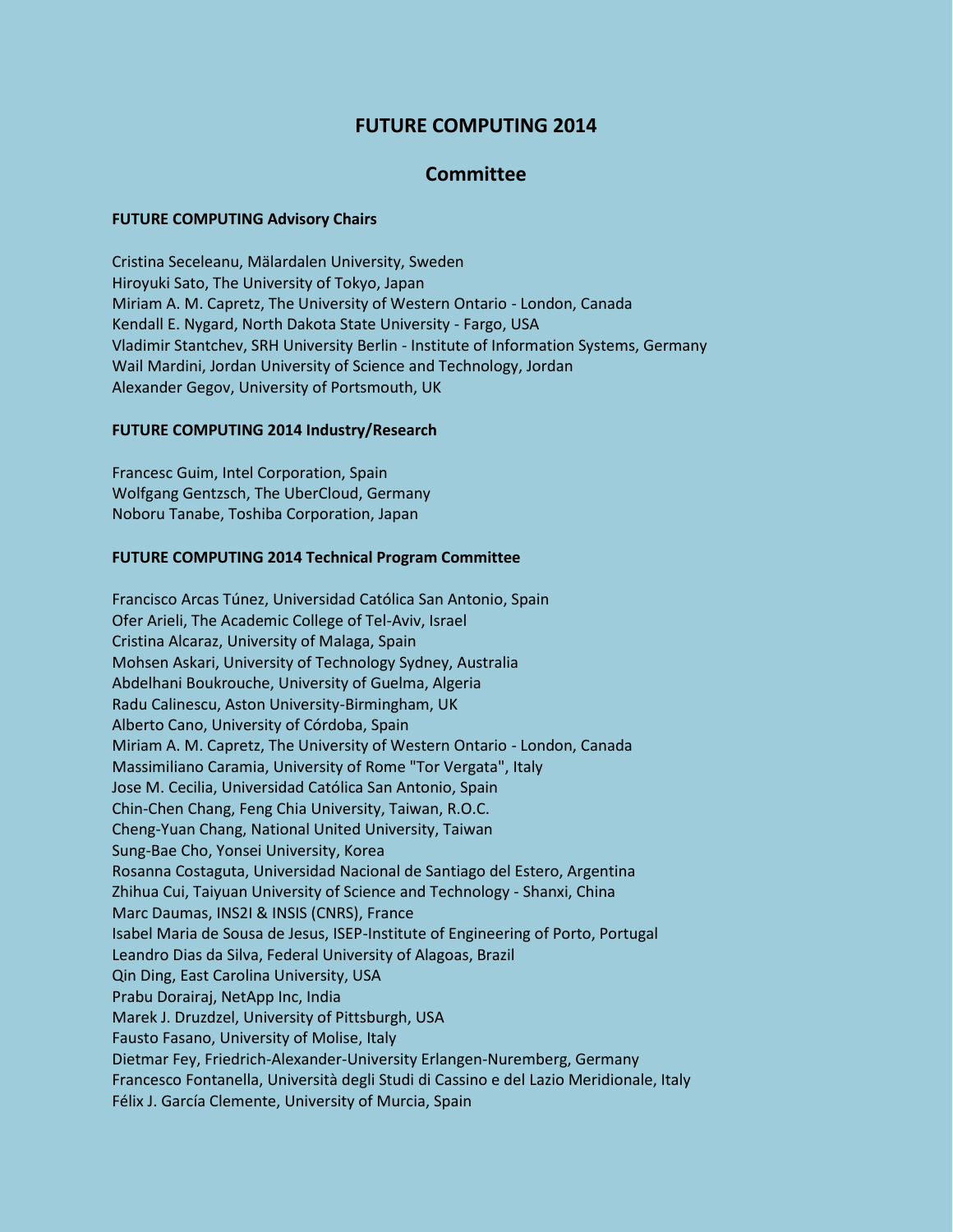Miguelo Garcia, Polytechnic University of Valencia, Spain Teresa Garcia-Valverde, Universidad Católica San Antonio de Murcia, Spain George A. Gravvanis, Democritus University of Thrace, Greece Wolfgang Gentzsch, The UberCloud, Germany Paul Gibson, Telecom Sud Paris, France Debasis Giri, Haldia Institute of Technology, India Apostolos Gkamas, University Ecclesiastical Academy of Vella of Ioannina, Greece Victor Govindaswamy, Texas A&M University-Texarkana, USA Michael Grottke, University of Erlangen-Nuremberg. Germany Miguel Angel Guevara López, Universidade do Porto, Portugal Francesc Guim, Intel Corporation, USA Hamid Harroud, Al AkhawaynUniversity inIfrane, Morocco Yongjian Hu, University of Warwick - Coventry, UK Tee Sim Hui, Multimedia University, Malaysia Jong-Gyu Hwang, Korea Railroad Research Institute (KRRI), Korea Woomin Hwang, Korea Advanced Institute of Science and Technology (KAIST), Korea Muhammad Iftikhar, Universiti Malaysia Sabah (UMS), Malaysia Sergio Ilarri, University of Zaragoza, Spain Syed Mohammed Shamsul Islam, University of Western Australia, Australia Yasushi Kambayashi, Nippon Institute of Technology, Japan Korhan Karabulut, Yasar University, Turkey Georgios Kioumourtzis, Ministry of Citizen Protection and Public Order - Center for Security Studies, Greece Zbigniew Kokosinski, Cracow University of Technology, Poland Piotr Andrzej Kowalski, SRI Polish Academy of Sciences and Cracow University of Technology, Poland Bartosz Krawczyk, Wroclaw University of Technology, Poland Dalia Kriksciuniene, Vilnius University, Lithuania Carlos León de Mora, Universidad de Sevilla, Spain Pierre Leone, University of Geneva, Switzerland Zihuai Lin, University of Sydney, Australia Lu Liu, University of Derby, UK Yu-lung Lo, Chaoyang University of Technology, Taiwan Stephane Maag, Telecom SudParis, France Maciej Machulak, Cloud Identity Limited, UK Olaf Maennel, Loughborough University, UK Francesco Maiorana, University of Catania, Italy Giuseppe Mangioni, University of Catania, Italy José María Luna, University of Córdoba, Spain Francesca Martelli, Institute for Informatics and Telematics (IIT) - Italian National Research Council (CNR), Italy Gregorio Martinez, University of Murcia, Spain Constandinos Mavromoustakis, University of Nicosia, Cyprus Nader F. Mir, San Jose State University, USA Ehsan Mousavi, University of Science and Technology - Tehran, Iran Isabel Münch, German Federal Office for Information Security (BSI), Germany Susana Munoz Hernández, Universidad Politécnica de Madrid, Spain Andrés Muñoz Ortega, University of Murcia, Spain Marco Mussetta, Politecnico di Milano, Italy